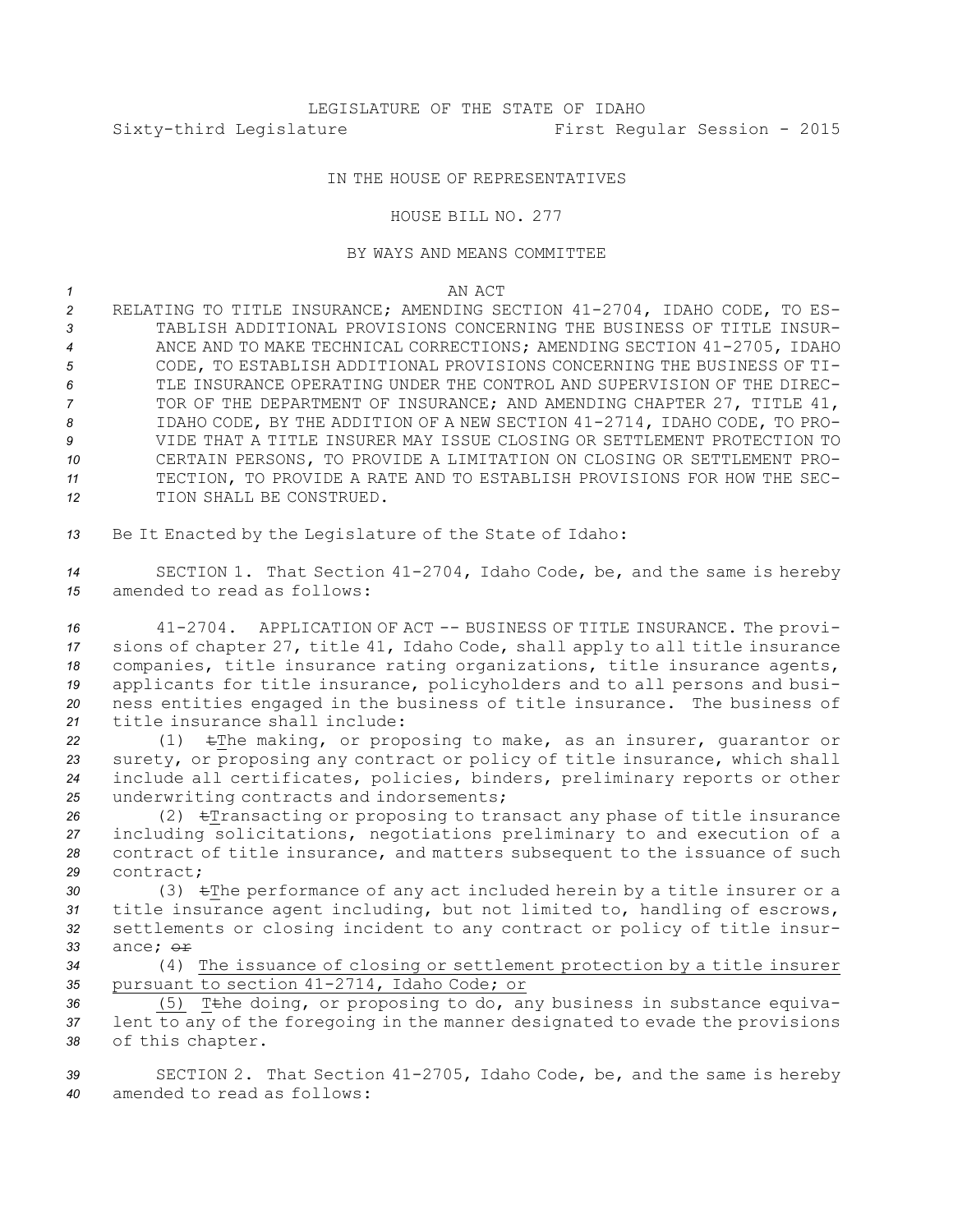41-2705. SUPERVISION -- POLICY FORMS -- PREMIUMS. (1) The business of title insurance shall operate in Idaho under the control and supervision of the director of the department of insurance as to the premium rates for basic classifications of policy and underwriting contracts in relation thereto, escrow fee, rates, closing or settlement protection, tract indexes and ab- stract records, and insurability as provided in title 41, Idaho Code, and un- der such uniform rules and regulations as may be from time to time prescribed by the director of the department of insurance. No title insurer shall en- gage in the title insurance business with respect to any interest in Idaho property other than under the applicable laws of the state of Idaho and under such rules and regulations as may be issued by the director of the department of insurance. No policy of title insurance or guarantee of any character on Idaho property shall be issued unless written by <sup>a</sup> title insurer complying with all the provisions of the laws of the state of Idaho, holding <sup>a</sup> certifi- cate of authority under chapter 3, title 41, Idaho Code, and under such rules and regulations as may be issued by the director of the department of insur-*17* ance.

 (2) The rates for the premiums for title insurance and closing or set- tlement protection, the proportion of the rates for the premiums for title insurance and closing or settlement protection which is retained by <sup>a</sup> ti- tle insurance agent and the portion which is retained by <sup>a</sup> title insurer, shall be determined within the provisions of sections 41-2706, 41-2707 and 41-2708, Idaho Code, and the general provisions of title 41, Idaho Code; pro- vided, not later than the effective date hereof each title insurer shall file its premium rates and basic policy classification in relation thereto, and the said rate so filed shall continue until changed as herein provided.

*<sup>27</sup>* (3) The escrow fees of title insurers and title insurance agents shall *<sup>28</sup>* be filed in accordance with rules promulgated by the director of the depart-*29* ment of insurance.

 (4) <sup>A</sup> title insurer shall file each form of certificate, policy, pre- liminary report, binder, closing or settlement protection, guaranty or other underwriting contract of title insurance prior to the delivery or is- suance thereof in Idaho. The filing of the form of policies and contracts of title insurance and the approval of the same shall be in accordance with sec- tions 41-1812 and 41-1813, Idaho Code, as well as in conformance with chapter 27, title 41, Idaho Code.

*<sup>37</sup>* (5) The provisions of sections 41-2705 through 41-2708, Idaho Code, *<sup>38</sup>* shall not apply to <sup>a</sup> title insurer contracting as <sup>a</sup> reinsurer of <sup>a</sup> title in-*<sup>39</sup>* surance policy on Idaho property where no primary liability is assumed.

 (6) The director of the department of insurance, for the purpose of car- rying out this chapter shall have the right to require title insurers issuing policies in Idaho and title insurance agents to submit such information as needed as to expense of operations, loss experience, underwriting risks and other material matters.

*<sup>45</sup>* (7) Any person aggrieved by any order, act or regulation of the director *<sup>46</sup>* hereunder shall have the rights and remedies set forth in chapter 52, title *<sup>47</sup>* 67, Idaho Code.

*<sup>48</sup>* SECTION 3. That Chapter 27, Title 41, Idaho Code, be, and the same is *<sup>49</sup>* hereby amended by the addition thereto of <sup>a</sup> NEW SECTION, to be known and des-*<sup>50</sup>* ignated as Section 41-2714, Idaho Code, and to read as follows: